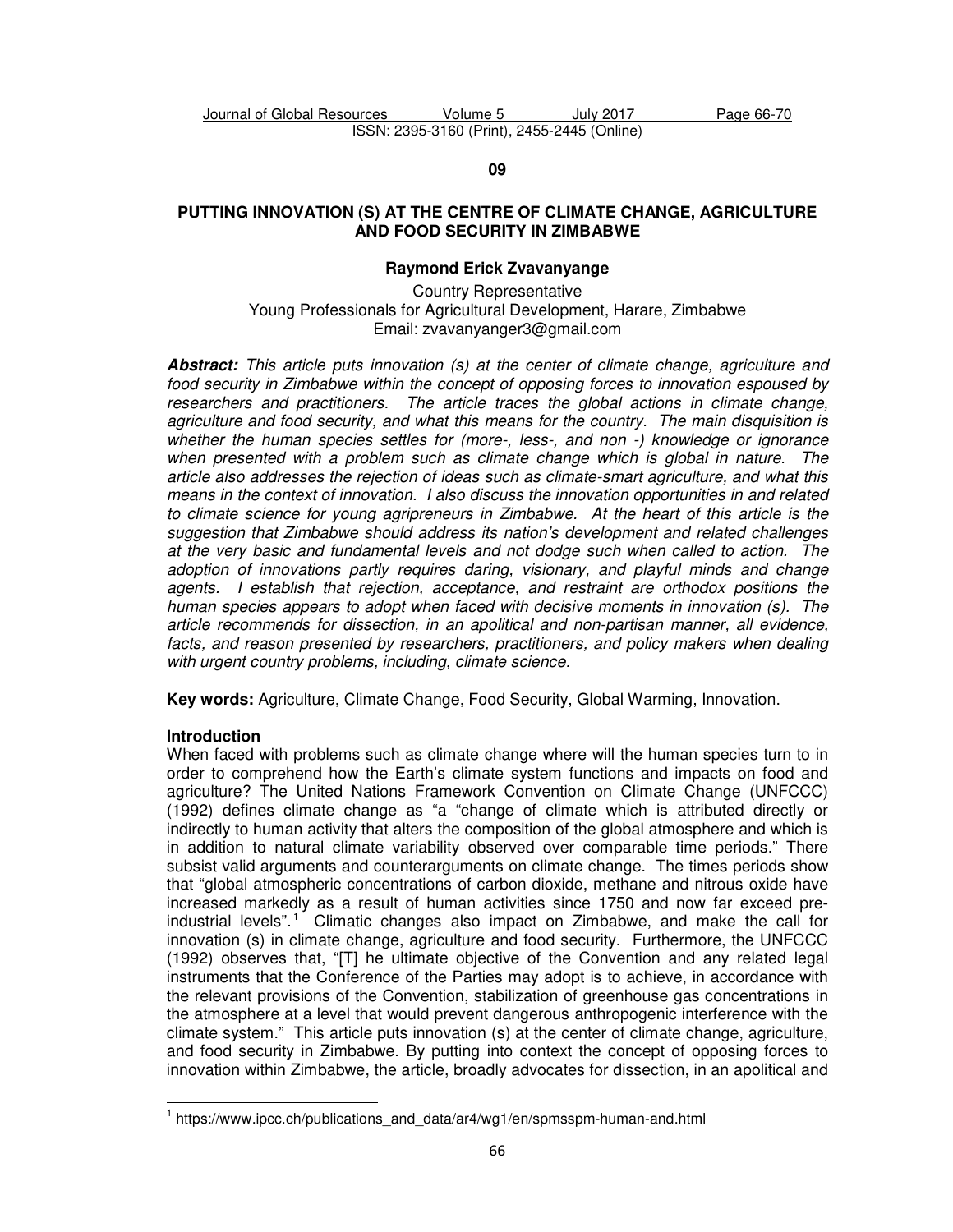non-partisan manner, all evidence when dealing with urgent development issues in the country.

# **ANALYSIS**

### **Overview of Climate Change and its Impacts in Africa**

The Food and Agriculture Organization of the United Nations (FAO) (2016) acknowledges that a sustainable future rests on supporting smallholders in adapting to climate change. Climate change adaptation and mitigation is indispensable in addressing the rapid changes in the world's climate (FAO, 2016). FARA (2015) states that continental and regional development policies and programs recognize climate change and its impacts, but there are limited climate change and adaptation considerations in national agricultural sector policies. Even where policies exist, implementation is hampered by the low priority given to funding adaptation as compared to natural resources e.g. forestry (FARA, 2015). Table 1 summarises the observed climate impacts and where innovation (s) can come in.

Table 1: Observed climate impacts and areas where innovation (s) comes in

| <b>Observed climate impacts</b>                    | Areas where innovation (s) comes in             |  |
|----------------------------------------------------|-------------------------------------------------|--|
| Unexpected changes in precipitation and            | Improved climate modeling systems, research     |  |
| temperature, changes in length of growing          | collaborations, and use of scientific advice by |  |
| seasons, carbon uptake, and loss of soil           | governments.                                    |  |
| fertility.                                         |                                                 |  |
| Increased frequency of extreme events such as      | Robust early<br>disaster<br>warning<br>systems: |  |
| droughts and floods in all regions.                | preparedness<br>and<br>emergency<br>response    |  |
|                                                    | systems.                                        |  |
| Increased pressure on resources, leading to        | Participatory approaches and governance in      |  |
| food deficits and local conflicts.                 | community development.                          |  |
| Disruption of ecological interactions that are the | Monitored ecological interactions<br>and        |  |
| basis of insect dynamics in nature.                | development programmes and plans.               |  |
| Changes in prevalence of human diseases and        | Improved health care monitoring systems and     |  |
| plant pests.                                       | global databases.                               |  |
| Changes in availability of drinking water.         | Planned human and animal settlements.           |  |
| Glacial meltdowns.                                 | major economic and<br>Reduce<br>commercial      |  |
|                                                    | activities in affected regions.                 |  |
| the sustainability of community<br>Shocks on       | Capacity building and training programmes that  |  |
| livelihoods.                                       | build resilience among community members.       |  |

Source: Author's imagination and various research findings

#### **Institutional and Policy Platforms Addressing Climate Change Issues in Africa**

FARA (2015) identifies a number of institutions and platforms that address climate change and related issues across Africa as: Ecosystem-Based Adaptation for Food Security; African Forum for Agricultural Advisory Services; Consultative Group on International Agriculture Research (CGIAR) – New Economic Partnership for Africa's Development (NEPAD) Collaboration to Support Vision 2025; Global Alliance for Climate-Smart Agriculture; African Union - NEPAD-INGO Alliance for Scaling Up Climate-Smart Agriculture Alliance in Africa or "Africa Climate-Smart Agriculture Alliance"; Economic Commission of West African States High-Level Forum on Climate-Smart Agriculture (CSA); Common Market for Eastern and Southern Africa CSA Country Programs; Southern African Confederation of Agricultural Unions CSA Program; African Youth in CSA Alliance; and Country-based committees and platforms.

#### **Innovation in Climate Change, Agriculture and Food Security**

According to the United Kingdom Government Office for Science (2014), "Innovation is about changing the way we do things. It is about pushing the frontier of what we know in the hope of generating new and useful ideas, and then putting them into practice. Successful innovation raises productivity and living standards, expanding the range of goods and services available for individuals and society as a whole, and allowing us to live longer,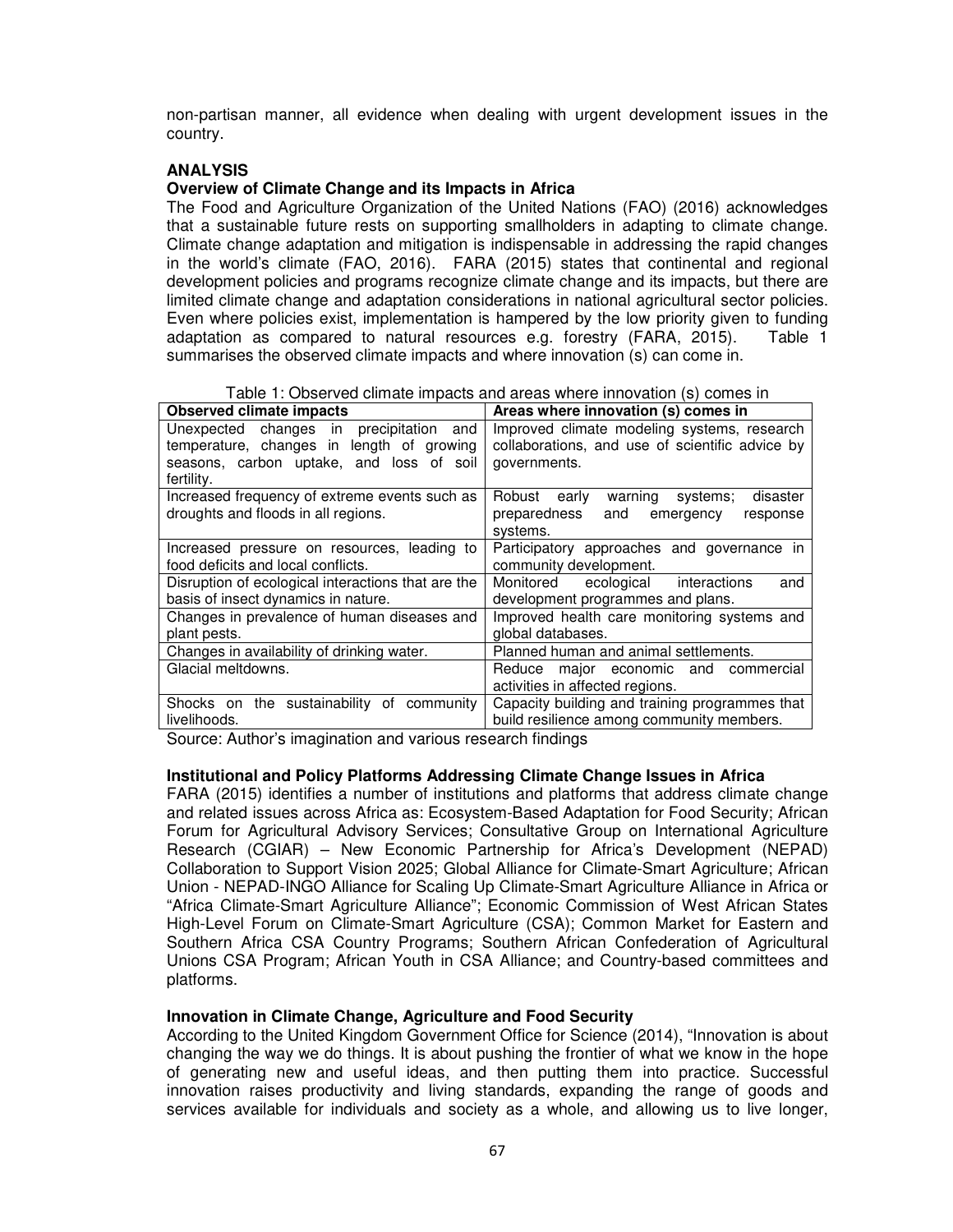healthier lives." Innovation can be useful to Zimbabweans as it cuts across policies, programmes, projects, approaches, and research and scientific evidence (cf. UNESCO, 2014). The appointment of a state scientific adviser/officer – as argued for by experts - is one suggestion to Zimbabwe. FARA (2015) states that the restoration of degraded lands, Zai pits, new drought tolerant maize and wheat varieties which target smallholder farmers are examples of climate-smart approaches. FARA states further that to support climate change adaptation planning, comprehensive policies and strategies across health, urban, and agriculture sectors, and the mobilization of scientists and researchers to create an informed evidence base within the continent are innovative actions in climate change, agriculture and food security.

### **Opposing Forces to Dynamics in Earth's Climate System and Climate Change**

The main criticisms on climate change and global warming are a consequence of a convergence/divergence of business, political, ideological interests among parties concerned. This has also been prompted by the rush for new thinking and action in addressing the effects of climate change, especially reducing agricultural emissions (e.g. climate-smart versus climate-informed). Some critics have argued that climate change is "not real", and that it is a "hoax". Dyson (2005:5) argues that "the [climate] models solve the equations of fluid dynamics, and they do a very good job of describing fluid motions of the atmosphere and the oceans. They do a very poor job of describing the clouds, the dust, the chemistry, and biology of fields and farms and forests." Other researchers caution climate change proponents on the complexity of the Earth's system in self-regulation (Wielicki et *al*., 2002). The statements above means that changes in the climate itself can reverse the gains made in climate change mitigation and adaptation.

Concerning climate-smart agriculture<sup>2</sup>, critics claim that the concept is vague and not properly defined. They argue that certain large bodies and institutions have sinister motivations and objectives. Essentially the claim is that they seek to "control and perhaps, wipe out" the smallholders and their means of production. Agro-ecology, some critics argue, is a better approach than climate-smart agriculture. There are also concerns about "climatesmart" financing of agriculture, for example, how do we quantify soil carbon and the soil carbon market. It appears from all the critique that these are legitimate concerns on a number of fronts, chief among them how food production can be increased on the finite land resource and in recognition of the increasing global population (cf. Rosenstock et *al*., 2016).

Juma (2016), on the examination of societal forces that equivocate problem-solving technologies, observed that innovation can separate people from nature or their sense of purpose – two things fundamental to human experience. The study also noted that new technologies generate uncertainty about the future – and when making decisions under uncertainty, potential losses loom larger in people's minds than potential gains (Juma, 2016). This observation was described by Steve Orvely<sup>3</sup> in a *Washington Post* on his commentary on some of the fears associated with new technologies. Steve stated that people sometimes oppose innovation even when it seems to be in their best interest, and that humans make decisions about new innovations with their gut rather than evidence. The human experience, therefore, decisively gives rise to an array of standpoints in any examination of innovation (s).

#### **Climate Resilience and Young Agripreneurs in Zimbabwe**

Zimbabwe must hasten to address its development challenges at the very basic and fundamental levels. The Office of the President and Cabinet with the guidance of the Ministry of Environment, Water and Climate leads many programmes and initiatives in

 $\overline{a}$ 

<sup>&</sup>lt;sup>2</sup> http://www.climatesmartagconcerns.info/rejection-letter.html

<sup>&</sup>lt;sup>3</sup> https://www.washingtonpost.com/news/innovations/wp/2016/07/21/humans-once-opposed-coffeeand-refrigeration-heres-why-we-often-hate-new-stuff/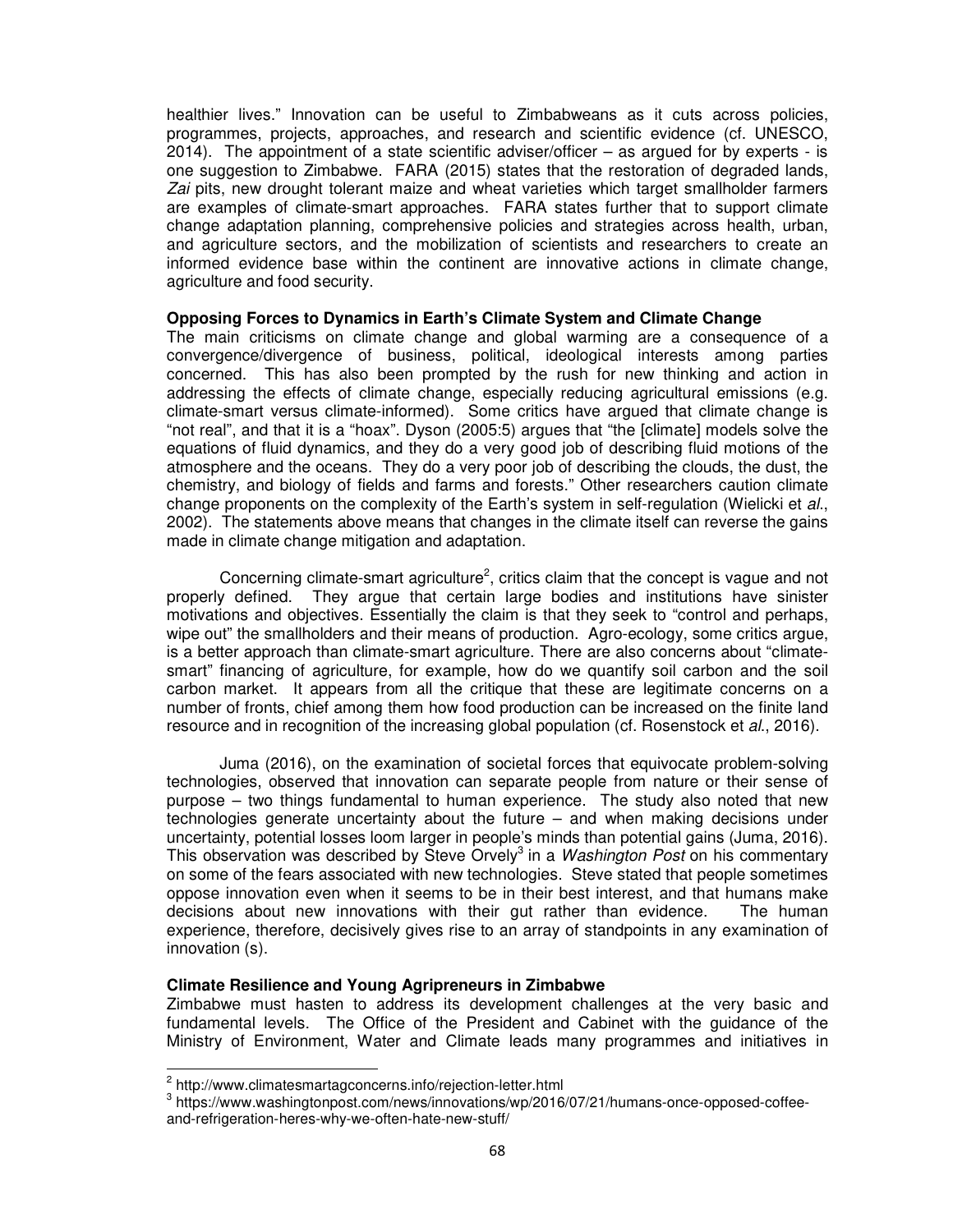climate change, agriculture and food security (Government of Zimbabwe, 2015). Effective use and adaptation of innovations to local contexts requires a variety of actors, and a consideration of what they offer in debates and dialogues (Table 2). According to the CGIAR Climate Change, Agriculture and Food Security Program<sup>4</sup>, the six ways in which resilience can be built among farmers in areas at risk of climatic impacts are: (i) Put the right technology into the farmers' hands; (ii) get farmers insured; (iii) deliver climate forecasts directly to farmers; (iv) enhance the national enabling environment; (v) inform global policies and processes; and (vi) scale up investments in climate-smart agriculture. The above-stated ways can build resilience and create innovation opportunities for agripreneurs in the country.

|                 | Table 2: Innovation Opportunities for Young Agripreneurs in Zimbabwe                                       |
|-----------------|------------------------------------------------------------------------------------------------------------|
| Category        | Innovation Opportunities in Climate Change, Agriculture and Food Security                                  |
| <b>Theory</b>   | Collaborate on research and innovation projects focused on climate science.                                |
|                 | Assess critically the benefits of social networking.                                                       |
|                 | Align with the critical mass of scholars and practitioners in climate change.                              |
|                 | Critique available concepts, frameworks, paradigms, and strategies used as evidence                        |
|                 | to inform climate science and action in Zimbabwe.                                                          |
|                 | Enroll in online classes in climate change, agriculture, and food security.                                |
|                 | Contribute to leadership and agricultural development programmes.                                          |
| <b>Policy</b>   | Add your voice to discussions on climate change, agriculture and food security.                            |
|                 | Enhance understanding on biotechnology and biosafety issues.                                               |
|                 | Present one's requests to policy and decision makers.                                                      |
|                 | Consider seriously and act on any political risks in one's quests.                                         |
|                 | Develop research and communication tools and products.                                                     |
|                 | Improve one's communication skills.                                                                        |
|                 | Get involved in policy debates, dialogues, and discussions.                                                |
|                 | Lobby for financial resources and investments in climate-smart approaches, practices,<br>and technologies. |
| <b>Practice</b> | Listen with intent to opposing forces to innovation (s).                                                   |
|                 | Volunteer for a social cause you believe in.                                                               |
|                 | Participate in the work of the Country Branch, Ecosystem-Based Adaptation For Food                         |
|                 | Security Assembly.                                                                                         |
|                 | Contribute to knowledge production and new curriculum (educational) development.                           |
|                 | Interrogate knowledge and ideas on Agricultural Coordination and Working Groups.                           |
|                 | Engage with rural advisory service providers.                                                              |
|                 | Create intelligence systems for use along the agricultural value chain (e.g. intelligent                   |
|                 | use of Big Data and Internet of Things).                                                                   |
|                 | Craft clear "messages" as media practitioners and science communicators.                                   |

Table 2: Innovation Opportunities for Young Agripreneurs in Zimbabwe

Source: Author's imagination

#### **Conclusion**

l,

This article has pondered on the problem of climate change and its impacts on food and agriculture, and the suggestion that this daunting challenge ought to actuate the human species to pursue knowledge and ignorance, and shun inaction. In doing so, the article has argued for a consideration of a variety of actors in matters concerning basic country's development, with special reference to climate change, agriculture and food security in Zimbabwe. The article has also argued that the concept of opposing forces to innovation should be fastidiously managed as it illuminates the human experience, and standpoints. The continuous examination of opportunities across all spectrums – theory, policy, and practice – can uncover surprises in what the human species can do to address problems such as climate change. The article establishes that rejection, acceptance, and restraint are orthodox positions the human species appears to adopt when faced with decisive moments in innovation (s). In sum, I recommend for dissection, in an apolitical and non-partisan manner, all evidence presented by researchers, practitioners, and policy makers when dealing with country problems, including, climate science.

<sup>&</sup>lt;sup>4</sup> https://ccafs.cgiar.org/research-highlight/step-step-guide-climate-resilience-agriculture